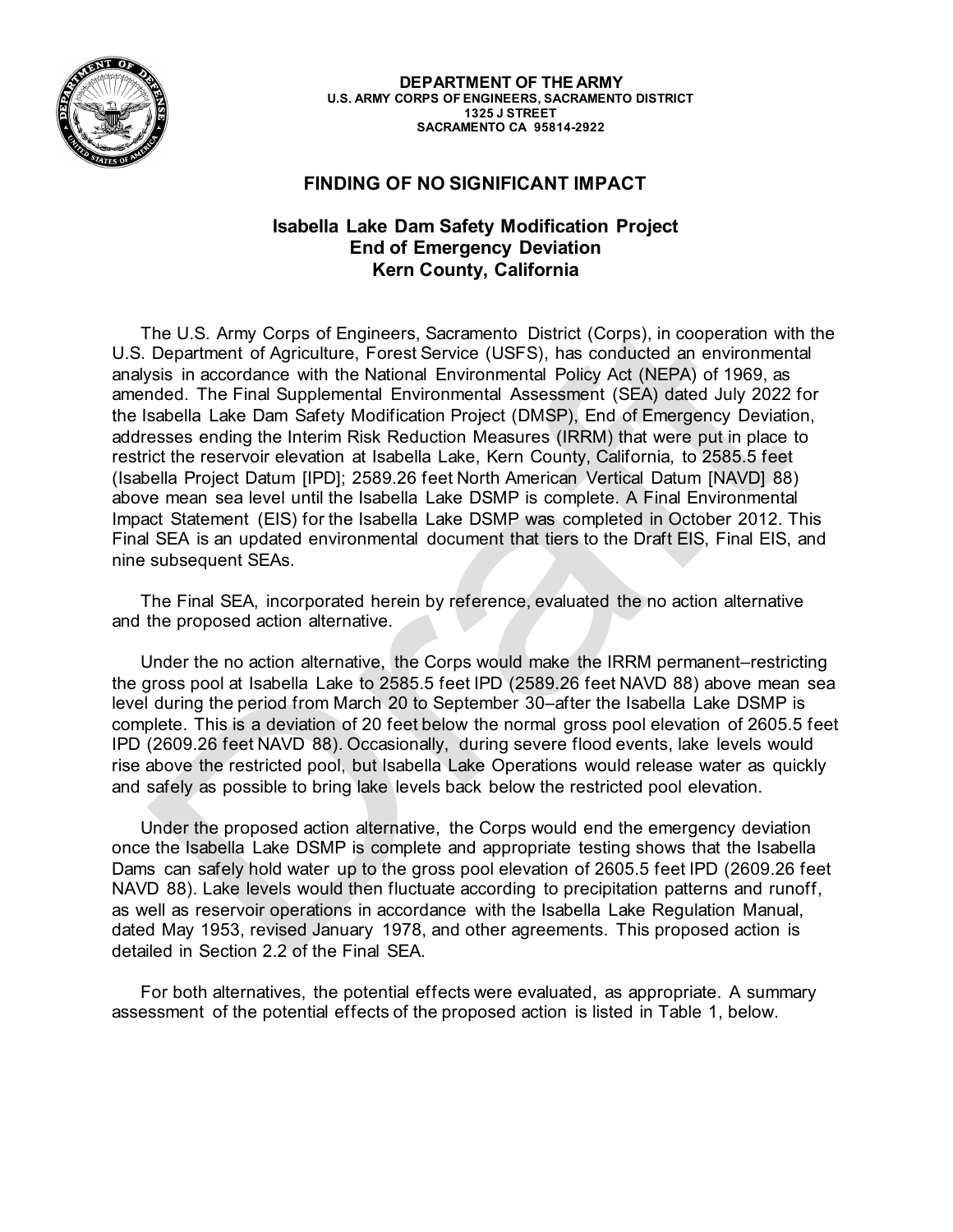|                                          | Less than<br>significant<br>effects | Less than<br>significant<br>effects as a<br>result of<br>mitigation | Resource<br>unaffected<br>by action |
|------------------------------------------|-------------------------------------|---------------------------------------------------------------------|-------------------------------------|
| <b>Aesthetics and Visual Resources</b>   | П                                   | П                                                                   | ⊠                                   |
| Air Quality                              | П                                   | П                                                                   | X                                   |
| <b>Cultural Resources</b>                | П                                   | N                                                                   | ⊠                                   |
| Hazardous, Toxic & Radioactive Waste     | П                                   | $\Box$                                                              | X                                   |
| Geology, Soils, and Seismology           | П                                   | П                                                                   | X                                   |
| Land Use                                 | □                                   | П                                                                   | 区                                   |
| Socioeconomics and Environmental Justice | П                                   | П                                                                   | X                                   |
| Noise and Vibration                      | П                                   | П                                                                   | X                                   |
| <b>Traffic and Circulation</b>           | П                                   | П                                                                   | X                                   |
| <b>Biological Resources</b>              | X                                   | П                                                                   | П                                   |
| <b>Federal Special Status Species</b>    | X                                   | П                                                                   | П                                   |
| <b>Water Resources and Quality</b>       | X                                   | П                                                                   | П                                   |
| Recreation                               | ⊠                                   | П                                                                   | П                                   |

## **Table 1: Summary of Potential Effects of the Recommended Plan**

No compensatory mitigation is required as part of the proposed action.

Public review of the Draft SEA and Finding of No Significant Impact (FONSI) was completed on June 14, 2022. All comments received during the public review period were responded to in the Final SEA and FONSI.

Pursuant to Section 7 of the Endangered Species Act of 1973, as amended, the Corps determined that the recommended plan would have no additional effects to federally listed species or their designated critical habitat beyond what has been covered under the existing U.S. Fish and Wildlife Service biological opinions covering long term operations of Isabella Lake and the Isabella DSMP (see Appendix A, B, and C of the Final SEA).

Pursuant to Section 106 of the National Historic Preservation Act of 1966, as amended, the Corps determined that the proposed action to end the emergency deviation has no potential to cause new effects to historic properties, consistent with the previous finding relative to deviation implementation and 36 CFR 800.3(a)(1).

All applicable environmental laws have been considered and coordination with appropriate agencies and officials has been completed.

Technical and environmental criteria used in the formulation of alternative plans were those specified in the Water Resources Council's 1983 Economic and Environmental